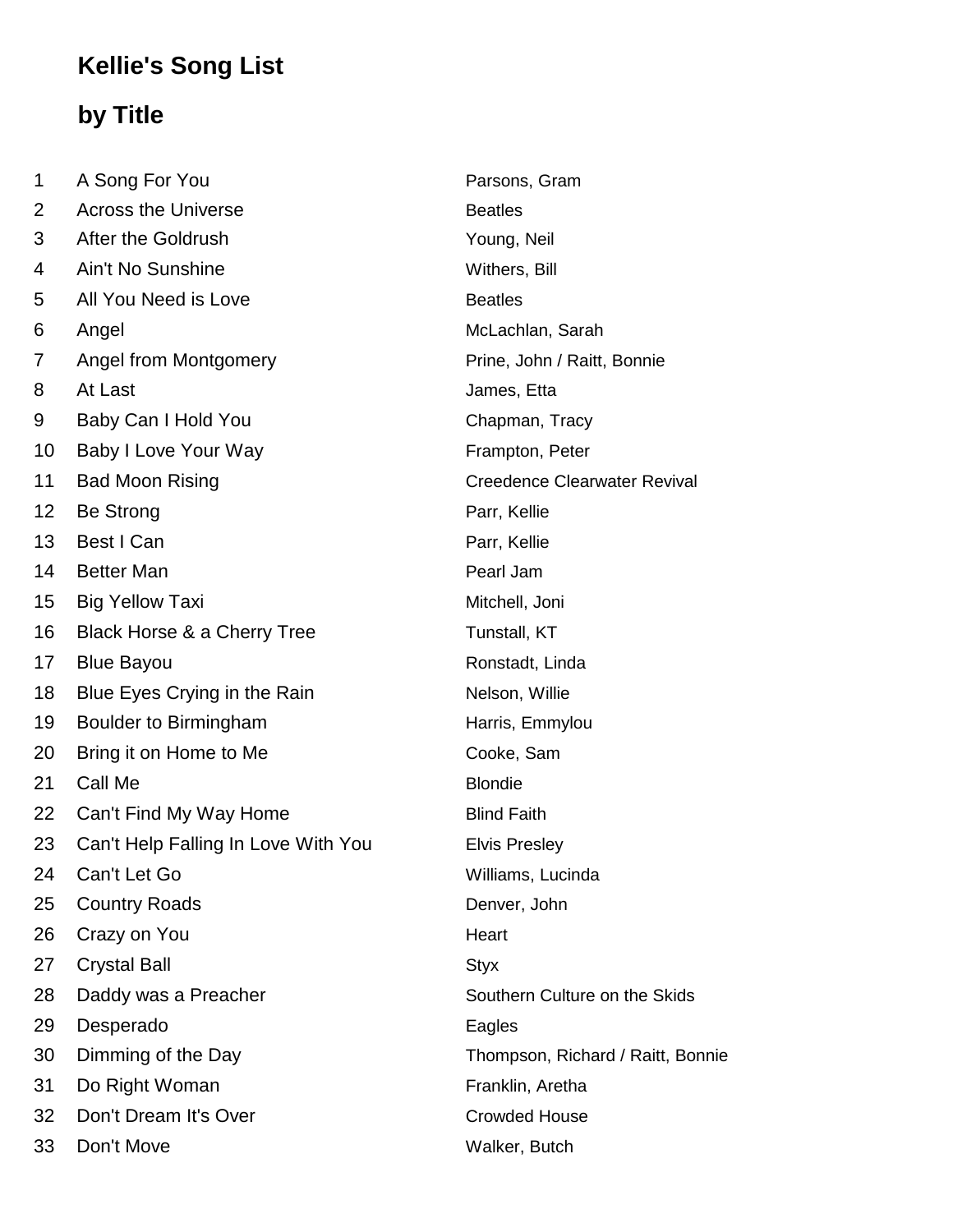| 34 | Don't Think Twice, It's Allright              | Dylan, Bob                           |
|----|-----------------------------------------------|--------------------------------------|
| 35 | Dreaming                                      | <b>Blondie</b>                       |
| 36 | <b>Dreams</b>                                 | Fleetwood Mac                        |
| 37 | <b>Early Night</b>                            | Parr, Kellie                         |
| 38 | Everlong                                      | Foo Fighters                         |
| 39 | <b>Every Little Thing</b>                     | Police                               |
| 40 | <b>Everybody Knows</b>                        | Cohen, Leonard                       |
| 41 | <b>Express Yourself</b>                       | Madonna                              |
| 42 | Fade Into You                                 | Mazzy Star                           |
| 43 | <b>Falling Slowly</b>                         | Hansard, Glen                        |
| 44 | <b>Feeling Bluegrass Blue</b>                 | Parr, Kellie                         |
| 45 | <b>Feels Like Home</b>                        | Ronstadt, Linda                      |
| 46 | Ghost of Tom Joad                             | Springsteen, Bruce                   |
| 47 | Gimme One Reason                              | Chapman, Tracy                       |
| 48 | Go Your Own Way                               | Fleetwood Mac                        |
| 49 | Going to California                           | Led Zeppelin                         |
| 50 | Gotta Lotta Rhythm                            | Cline, Patsy                         |
| 51 | Groupie (Superstar - The Carpenters)          | Delaney & Bonnie                     |
| 52 | Help Me Make It Through the Night             | Kristofferson, Kris / Nelson, Willie |
| 53 | Here Comes the Rain Again                     | Eurythmics                           |
| 54 | House of the Rising Sun                       | Traditional                          |
| 55 | I Can't Help it if I'm Still in Love With You | Williams, Hank                       |
| 56 | I Can't Make You Love Me                      | Raitt, Bonnie                        |
| 57 | I Don't Care (just as long as you love me)    | Owens, Buck                          |
| 58 | I Just Wanna Make Love to You                 | James, Etta                          |
| 59 | I Know Your Song By Heart (Anam Cara)         | Parr, Kellie                         |
| 60 | I Shall be Released                           | Dylan, Bob                           |
| 61 | I Still Miss Someone                          | Cash, Johnny                         |
| 62 | I'm Alive (Life Sounds Like)                  | Franti, Michael                      |
| 63 | I'm on Fire                                   | Springsteen, Bruce                   |
| 64 | <b>Imaginary Friend</b>                       | Parr, Kellie                         |
| 65 | Into the Mystic                               | Morrison, Van                        |
| 66 | Is This Love                                  | Marley, Bob                          |
| 67 | Jolene                                        | Parton, Dolly                        |
| 68 | Just Because You Wear Big Shoes               | <b>Jody Grind</b>                    |
| 69 | <b>Just Breathe</b>                           | Pearl Jam                            |
| 70 | Just Like Heaven                              | Cure                                 |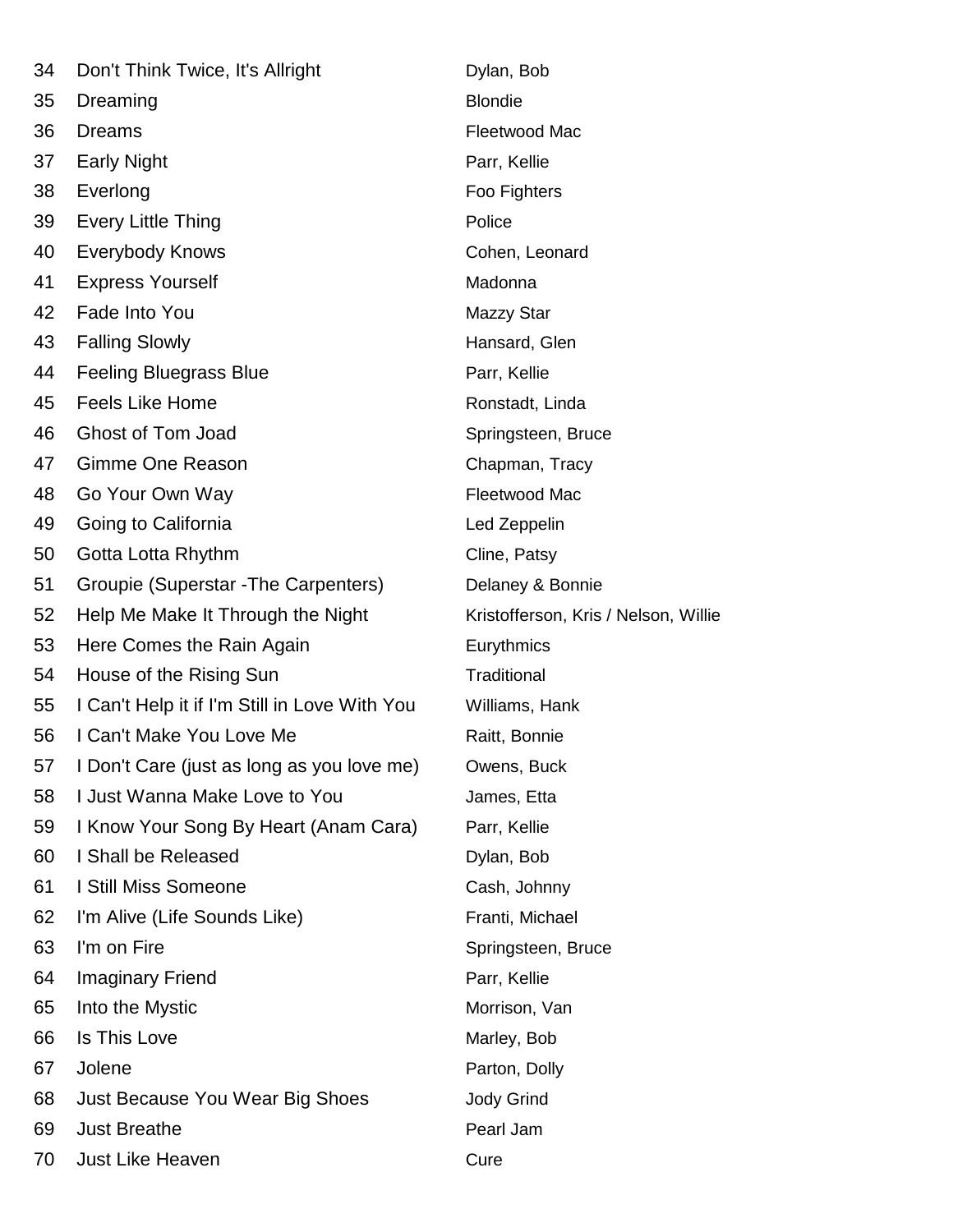71 Killing Me Softly **Flack, Roberta** 72 King of the Road Miller, Roger 73 Knock on Wood Various 74 Landslide **Fleetwood Mac** 75 Lay Around & Love on You White, Lari (Ray Charles) 76 LCP & Mercury **Parrent Control** Parr, Kellie 77 Leave Heaven Alone Cervanka, Exene 78 Leaving Louisiana in the Broad Daylight Harris, Emmylou/ Crowell, Rodney 79 Let the Mystery Be **Dement**, Iris 80 Lights **Journey** 81 Like A Stone **Audioslave** Audioslave 82 Little White Church Little Big Town 83 Long Black Veil Cash, Johnny 84 Long Time Gone **Dixie Chicks**/ Scott, Darrell 85 Looking in the Eyes of Love **Krauss**, Alison 86 Lotta Love Larson, Nicolette / Young, Neil 87 Love Alone **Alone Love Alone Jody Grind** 88 Love Hurts **Parsons, Gram & Emmylou Harris** 89 Love Me Like a Man Raitt, Bonnie / Smithers, Chris 90 Love the One You're With Crosby, Stills ,Nash & Young 91 Lovin', Touchin', Squeezin' Journey 92 Luxury Liner **Parsons, Gram/ Harris, Emmylou** 93 Make You Feel My Love Dylan, Bob (Adele) 94 Maybe I'm Amazed McCartney, Paul 95 Me & Bobby McGee Joplin, Janis / Kristofferson, Kristofferson, Kristofferson, A 96 Melt With You **Modern English** 97 Middle of the Road Pretenders 98 Midnight Moonlight **Moonlight Rowan**, Peter 99 MuleSkinner Blues **Parton**, Dolly 100 My Bleeding Heart **Parrent Parrent Parr**, Kellie 101 No Time to Pine **Parrelli** Parr, Kellie 102 Nothing Compares 2U COCONNOV COMPATED STATES 103 Nothing Else Matters **Metallica** 104 Number Parr, Kellie 105 One U2 106 One Way or Another **Blondie** Blondie 107 Only Love Can Break Your Heart Young, Neil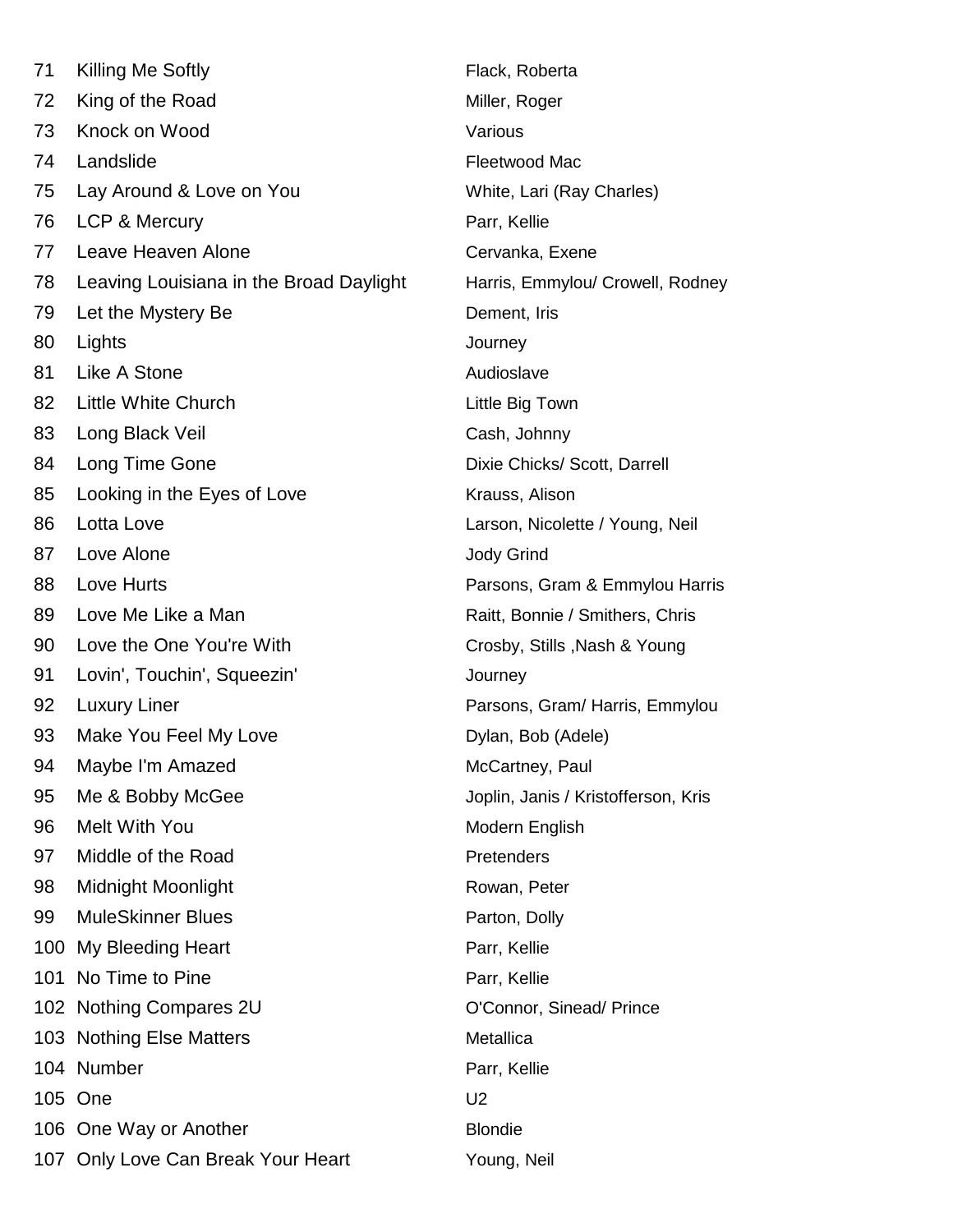|     | 108 Ooh La La                        | Faces                                    |
|-----|--------------------------------------|------------------------------------------|
|     | 109 Passionate Kisses                | Carpenter, Mary Chapin/Williams, Lucinda |
|     | 110 Peace, Love & Understanding      | Costello, Elvis                          |
|     | 111 Possession                       | McLachlan, Sarah                         |
|     | 112 Ramble On                        | Led Zeppelin                             |
|     | 113 Red Dirt Girl                    | Harris, Emmylou                          |
|     | 114 Ring of Fire                     | Cash, Johnny                             |
|     | 115 River                            | Mitchell, Joni                           |
|     | 116 Rock N Roll                      | Led Zeppelin                             |
|     | <b>117 Run</b>                       | Parr, Kellie                             |
|     | 118 Simple Man                       | Lynyrd Skynyrd                           |
|     | 119 Somebody to Love                 | Jefferson Airplane                       |
|     | 120 Something for the Pain           | Parr, Kellie                             |
|     | 121 Sometimes You Just Can't Win     | Ronstadt, Linda                          |
|     | 122 Soulshine                        | Allman Bros / Haynes, Warren             |
|     | 123 Stand By Me                      | King, Ben E. (John Lennon version)       |
|     | 124 Stand By You                     | Pretenders                               |
|     | 125 Strong Enough                    | Crow, Sheryl                             |
|     | 126 Summertime                       | Gershwin, George                         |
|     | 127 Sunny Came Home                  | Colvin, Shawn                            |
|     | 128 Take Me For Longing              | Krauss, Alison                           |
|     | 129 Take Me to the River             | <b>Talking Heads</b>                     |
|     | 130 Tall Trees in Georgia            | Sainte-Marie, Buffy                      |
| 131 | Tell It Like It Is                   | Heart/ Neville, Aaron                    |
|     | 132 Tennessee Whiskey                | Stapleton, Chris                         |
|     | 133 Thank You                        | Dido                                     |
|     | 134 The Metro                        | <b>Berlin</b>                            |
|     | 135 The Way I Am                     | Michaelson, Ingrid                       |
|     | 136 These Boots are Made for Walkin' | Sinatra, Nancy                           |
|     | 137 Time After Time                  | Lauper, Cyndi                            |
|     | 138 Tracks of my Tears               | Robinson, Smokey                         |
|     | 139 Train In Vain                    | Clash                                    |
|     | 140 Train Kept a Rollin'             | Burnette, Johnny                         |
|     | 141 Turn Me On                       | Jones, Nora                              |
|     | 142 Two More Bottles of Wine         | Harris, Emmylou/ McClinton, Delbert      |
|     | 143 Vampire Song (Bloodletting)      | Concrete Blonde                          |
|     | 144 Waiting In Vain                  | Marley, Bob                              |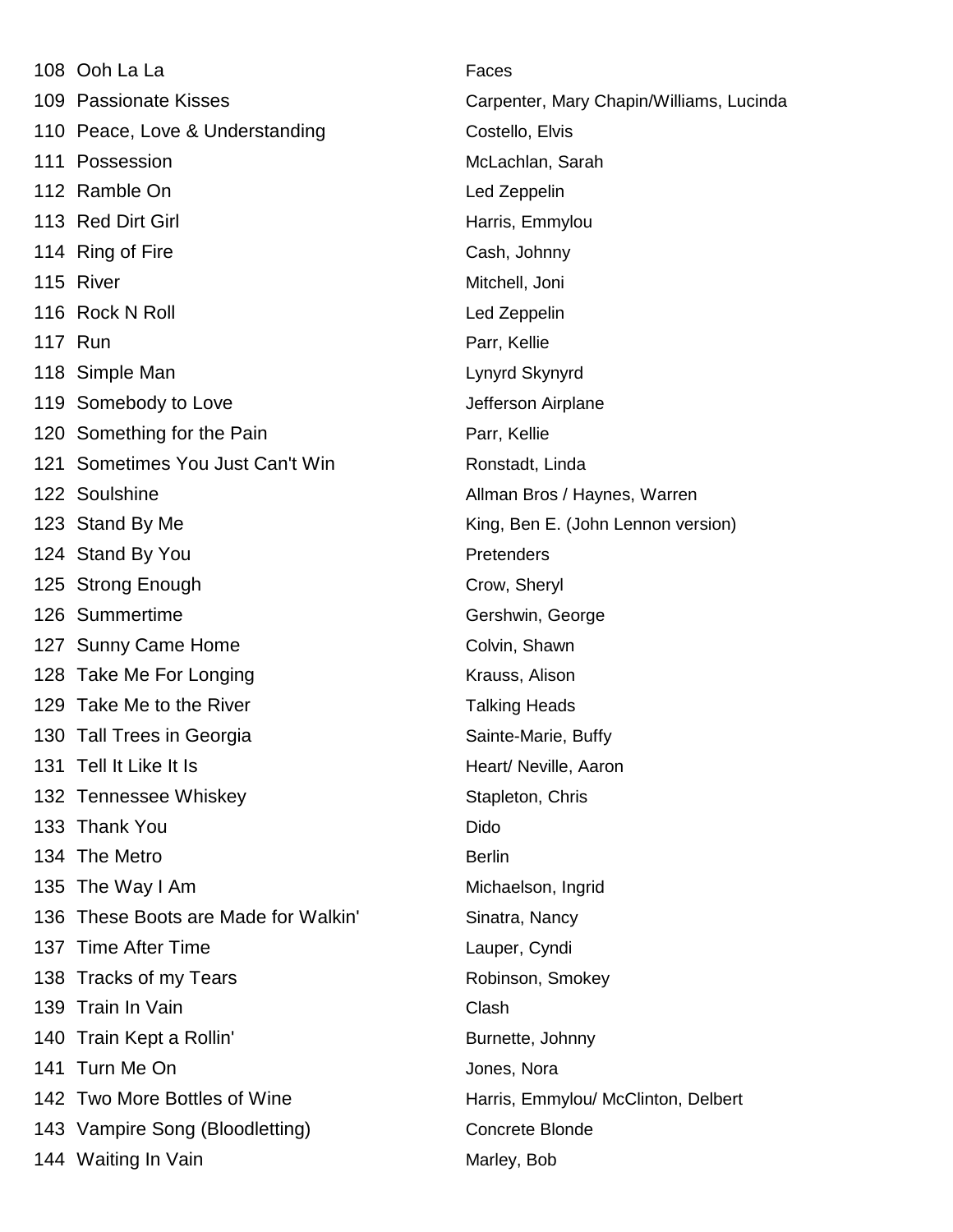| 145 Walkin' After Midnight            | Cline, Patsy          |
|---------------------------------------|-----------------------|
| 146 Watching the Wheels               | Lennon, John          |
| 147 We Belong                         | Benatar, Pat          |
| 148 What Goes On                      | Velvet Underground    |
| 149 Wheel in the Sky                  | Journey               |
| 150 When I Grow Up                    | Shocked, Michelle     |
| 151 When Will I Be Loved              | Ronstadt, Linda       |
| 152 Where I Go                        | Merchant, Natalie     |
| 153 White Rabbit                      | Jefferson Airplane    |
| 154 Who's Gonna Ride Your Wild Horses | U <sub>2</sub>        |
| 155 Wild Horses                       | <b>Rolling Stones</b> |
| 156 Wish                              | Parr, Kellie          |
| 157 Woodstock                         | Mitchell, Joni        |
| 158 You Better Run                    | Benatar, Pat          |
| 159 Your Cheatin' Heart               | Williams, Hank        |
| 160 Your Love                         | Outfield              |
| 161 Your Song                         | John, Elton           |
| 162 You're No Good                    | Ronstadt, Linda       |
| 163 Ziggy Stardust                    | Bowie, David          |
| 164 Zombie                            | Cranberries           |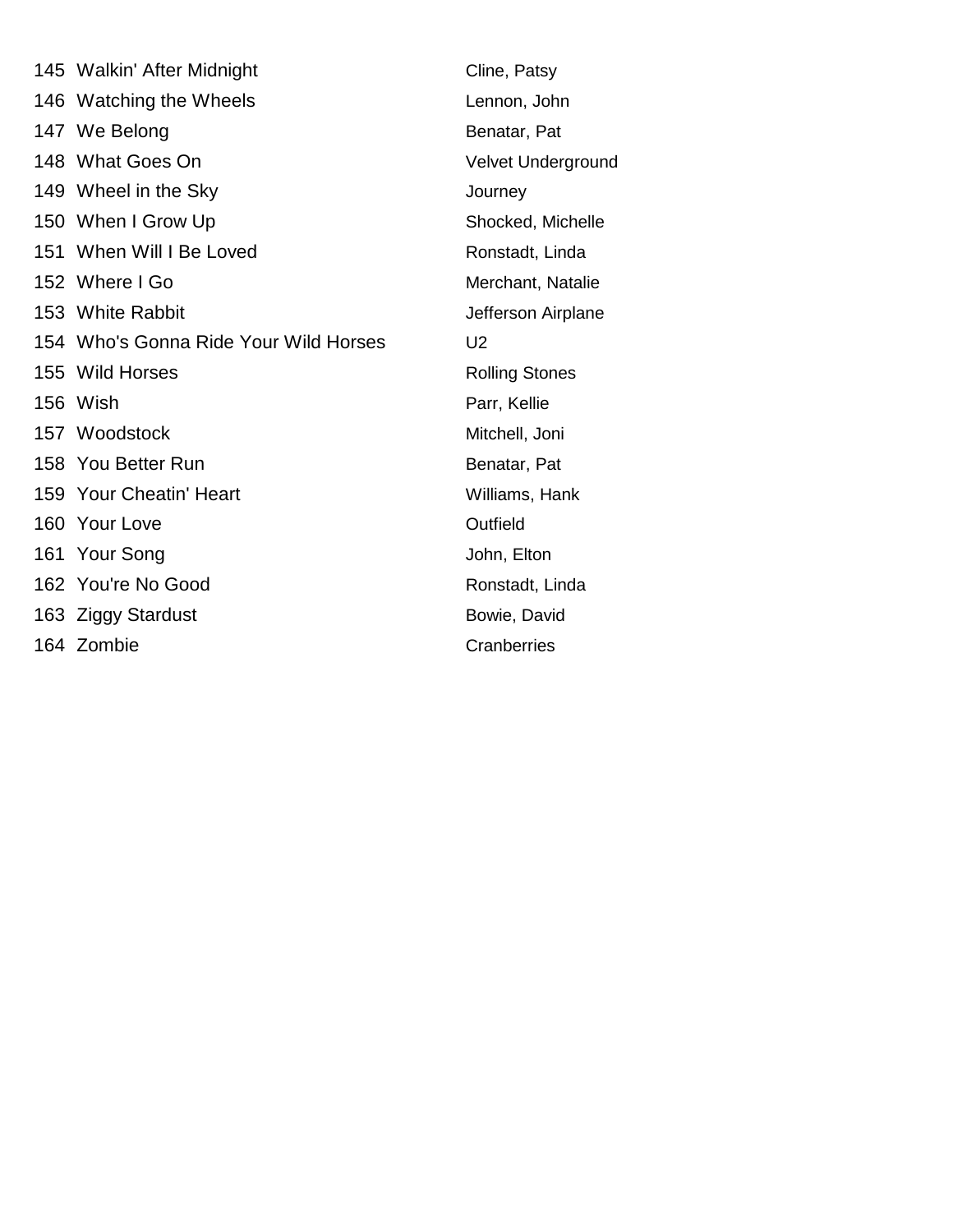## **Kellie's Song List**

## **by Artist**

| 1  | Allman Bros / Haynes, Warren             | Soulshine                   |
|----|------------------------------------------|-----------------------------|
| 2  | Audioslave                               | Like A Stone                |
| 3  | <b>Beatles</b>                           | <b>Across the Universe</b>  |
| 4  | <b>Beatles</b>                           | All You Need is Love        |
| 5  | Benatar, Pat                             | We Belong                   |
| 6  | Benatar, Pat                             | You Better Run              |
| 7  | <b>Berlin</b>                            | The Metro                   |
| 8  | <b>Blind Faith</b>                       | Can't Find My Way Home      |
| 9  | <b>Blondie</b>                           | Call Me                     |
| 10 | <b>Blondie</b>                           | Dreaming                    |
| 11 | <b>Blondie</b>                           | One Way or Another          |
| 12 | Bowie, David                             | <b>Ziggy Stardust</b>       |
| 13 | Burnette, Johnny                         | Train Kept a Rollin'        |
| 14 | Carpenter, Mary Chapin/Williams, Lucinda | <b>Passionate Kisses</b>    |
| 15 | Cash, Johnny                             | I Still Miss Someone        |
| 16 | Cash, Johnny                             | Long Black Veil             |
| 17 | Cash, Johnny                             | Ring of Fire                |
| 18 | Cervanka, Exene                          | Leave Heaven Alone          |
| 19 | Chapman, Tracy                           | Baby Can I Hold You         |
| 20 | Chapman, Tracy                           | Gimme One Reason            |
| 21 | Clash                                    | Train In Vain               |
| 22 | Cline, Patsy                             | Gotta Lotta Rhythm          |
| 23 | Cline, Patsy                             | Walkin' After Midnight      |
| 24 | Cohen, Leonard                           | Everybody Knows             |
| 25 | Colvin, Shawn                            | <b>Sunny Came Home</b>      |
| 26 | <b>Concrete Blonde</b>                   | Vampire Song (Bloodletting) |
| 27 | Cooke, Sam                               | Bring it on Home to Me      |
| 28 | Costello, Elvis                          | Peace, Love & Understanding |
| 29 | Cranberries                              | Zombie                      |
| 30 | <b>Creedence Clearwater Revival</b>      | <b>Bad Moon Rising</b>      |
| 31 | Crosby, Stills, Nash & Young             | Love the One You're With    |
| 32 | Crow, Sheryl                             | <b>Strong Enough</b>        |
| 33 | <b>Crowded House</b>                     | Don't Dream It's Over       |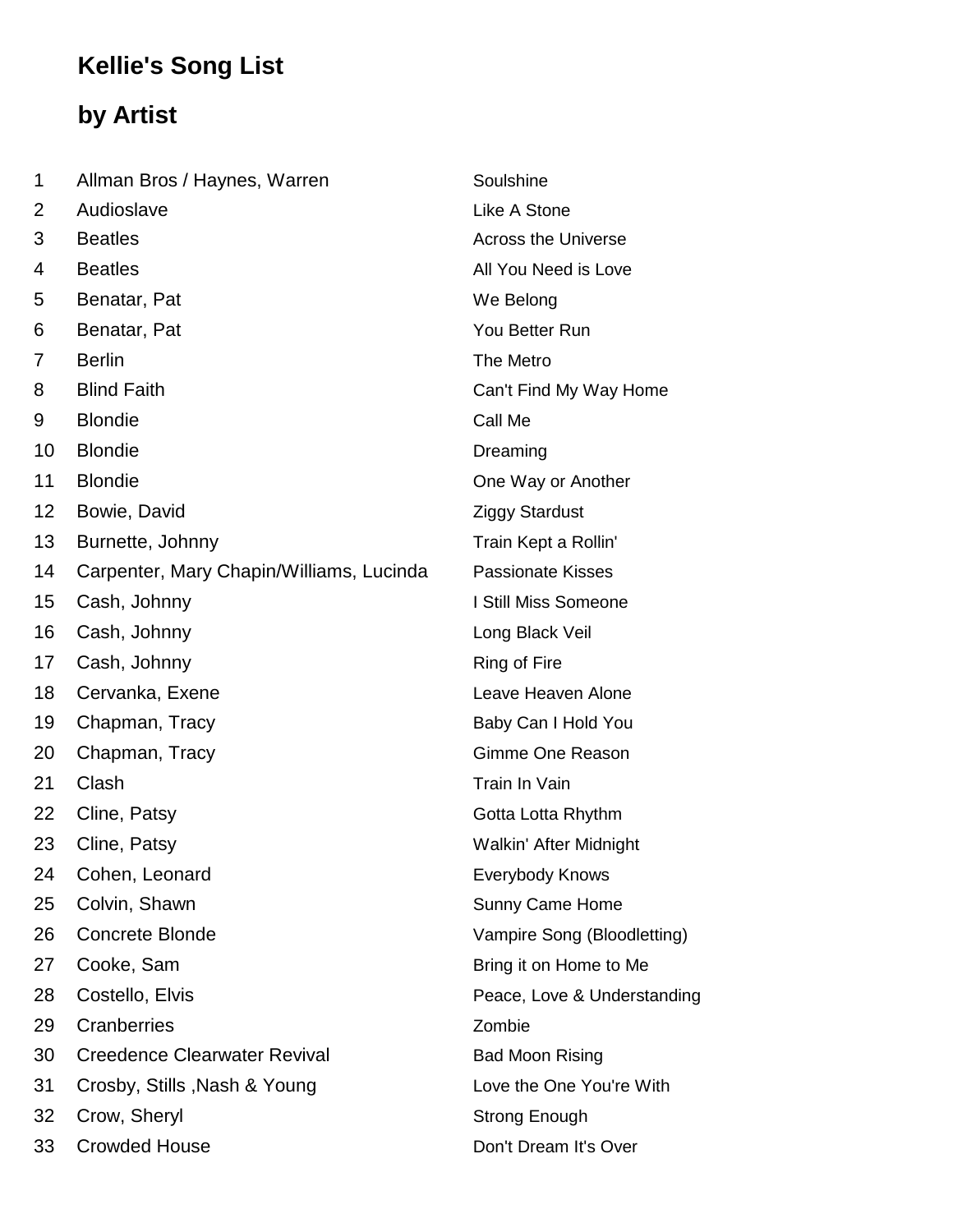| 34 | Cure                                | Just Like Heaven                        |
|----|-------------------------------------|-----------------------------------------|
| 35 | Delaney & Bonnie                    | Groupie (Superstar - The Carpenters)    |
| 36 | Dement, Iris                        | Let the Mystery Be                      |
| 37 | Denver, John                        | <b>Country Roads</b>                    |
| 38 | <b>Dido</b>                         | <b>Thank You</b>                        |
| 39 | Dixie Chicks/ Scott, Darrell        | Long Time Gone                          |
| 40 | Dylan, Bob                          | Don't Think Twice, It's Allright        |
| 41 | Dylan, Bob                          | I Shall be Released                     |
| 42 | Dylan, Bob (Adele)                  | Make You Feel My Love                   |
| 43 | Eagles                              | Desperado                               |
| 44 | <b>Elvis Presley</b>                | Can't Help Falling In Love With You     |
| 45 | Eurythmics                          | Here Comes the Rain Again               |
| 46 | Faces                               | Ooh La La                               |
| 47 | Flack, Roberta                      | Killing Me Softly                       |
| 48 | <b>Fleetwood Mac</b>                | <b>Dreams</b>                           |
| 49 | <b>Fleetwood Mac</b>                | Go Your Own Way                         |
| 50 | Fleetwood Mac                       | Landslide                               |
| 51 | Foo Fighters                        | Everlong                                |
| 52 | Frampton, Peter                     | Baby I Love Your Way                    |
| 53 | Franklin, Aretha                    | Do Right Woman                          |
| 54 | Franti, Michael                     | I'm Alive (Life Sounds Like)            |
| 55 | Gershwin, George                    | Summertime                              |
| 56 | Hansard, Glen                       | <b>Falling Slowly</b>                   |
| 57 | Harris, Emmylou                     | Boulder to Birmingham                   |
| 58 | Harris, Emmylou                     | <b>Red Dirt Girl</b>                    |
| 59 | Harris, Emmylou/ Crowell, Rodney    | Leaving Louisiana in the Broad Daylight |
| 60 | Harris, Emmylou/ McClinton, Delbert | Two More Bottles of Wine                |
| 61 | Heart                               | Crazy on You                            |
| 62 | Heart/ Neville, Aaron               | Tell It Like It Is                      |
| 63 | James, Etta                         | At Last                                 |
| 64 | James, Etta                         | I Just Wanna Make Love to You           |
| 65 | Jefferson Airplane                  | Somebody to Love                        |
| 66 | Jefferson Airplane                  | <b>White Rabbit</b>                     |
| 67 | <b>Jody Grind</b>                   | Just Because You Wear Big Shoes         |
| 68 | <b>Jody Grind</b>                   | Love Alone                              |
| 69 | John, Elton                         | Your Song                               |
| 70 | Jones, Nora                         | Turn Me On                              |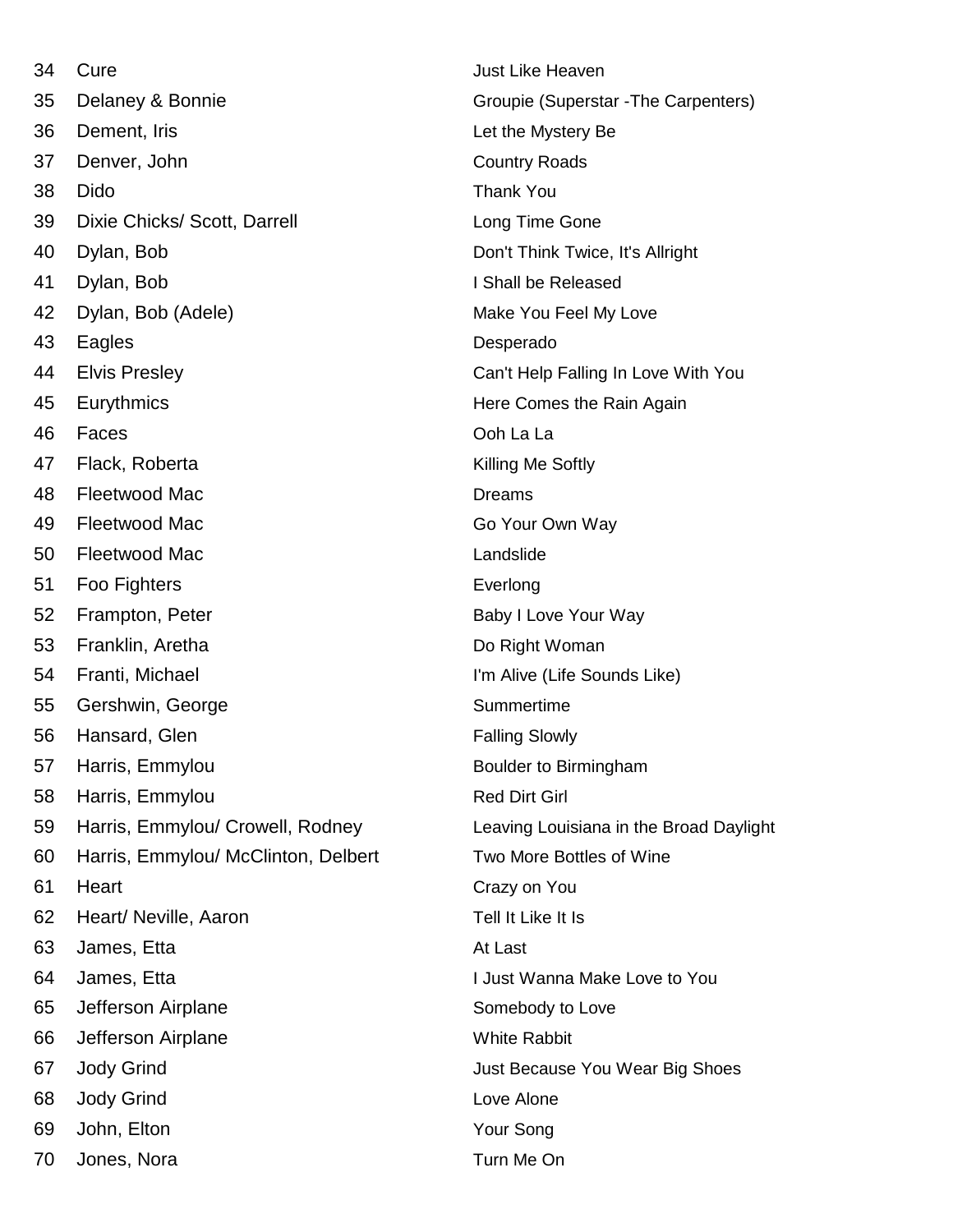| 71  | Joplin, Janis / Kristofferson, Kris  | $Me$ & $ $    |
|-----|--------------------------------------|---------------|
| 72  | Journey                              | Lights        |
| 73  | Journey                              | Lovin',       |
| 74  | Journey                              | Wheel         |
| 75  | King, Ben E. (John Lennon version)   | Stand         |
| 76  | Krauss, Alison                       | Lookir        |
| 77  | Krauss, Alison                       | Take I        |
| 78  | Kristofferson, Kris / Nelson, Willie | Help N        |
| 79  | Larson, Nicolette / Young, Neil      | Lotta l       |
| 80  | Lauper, Cyndi                        | Time /        |
| 81  | Led Zeppelin                         | Going         |
| 82  | Led Zeppelin                         | Ramb          |
| 83  | Led Zeppelin                         | Rock I        |
| 84  | Lennon, John                         | Watch         |
| 85  | Little Big Town                      | Little V      |
| 86  | Lynyrd Skynyrd                       | Simple        |
| 87  | Madonna                              | <b>Expres</b> |
| 88  | Marley, Bob                          | Is This       |
| 89  | Marley, Bob                          | Waitin        |
| 90  | Mazzy Star                           | Fade I        |
| 91  | McCartney, Paul                      | Maybe         |
| 92  | McLachlan, Sarah                     | Angel         |
| 93  | McLachlan, Sarah                     | Posse         |
| 94  | Merchant, Natalie                    | Where         |
| 95  | Metallica                            | Nothin        |
| 96  | Michaelson, Ingrid                   | The W         |
| 97  | Miller, Roger                        | King o        |
| 98  | Mitchell, Joni                       | Big Ye        |
| 99  | Mitchell, Joni                       | River         |
|     | 100 Mitchell, Joni                   | Wood:         |
| 101 | Modern English                       | Melt V        |
|     | 102 Morrison, Van                    | Into th       |
|     | 103 Nelson, Willie                   | <b>Blue E</b> |
|     | 104 O'Connor, Sinead/ Prince         | Nothin        |
|     | 105 Outfield                         | Your L        |
|     | 106 Owens, Buck                      | I Don't       |
|     | 107 Parr, Kellie                     | Be Str        |
|     |                                      |               |

Me & Bobby McGee Lovin', Touchin', Squeezin' Wheel in the Sky Stand By Me. Looking in the Eyes of Love Take Me For Longing Help Me Make It Through the Night Lotta Love Time After Time Going to California Ramble On Rock N Roll Watching the Wheels Little White Church Simple Man **Express Yourself** Is This Love Waiting In Vain Fade Into You Maybe I'm Amazed Possession Where I Go Nothing Else Matters The Way I Am King of the Road **Big Yellow Taxi** Woodstock Melt With You Into the Mystic Blue Eyes Crying in the Rain Nothing Compares 2U Your Love I Don't Care (just as long as you love me) Be Strong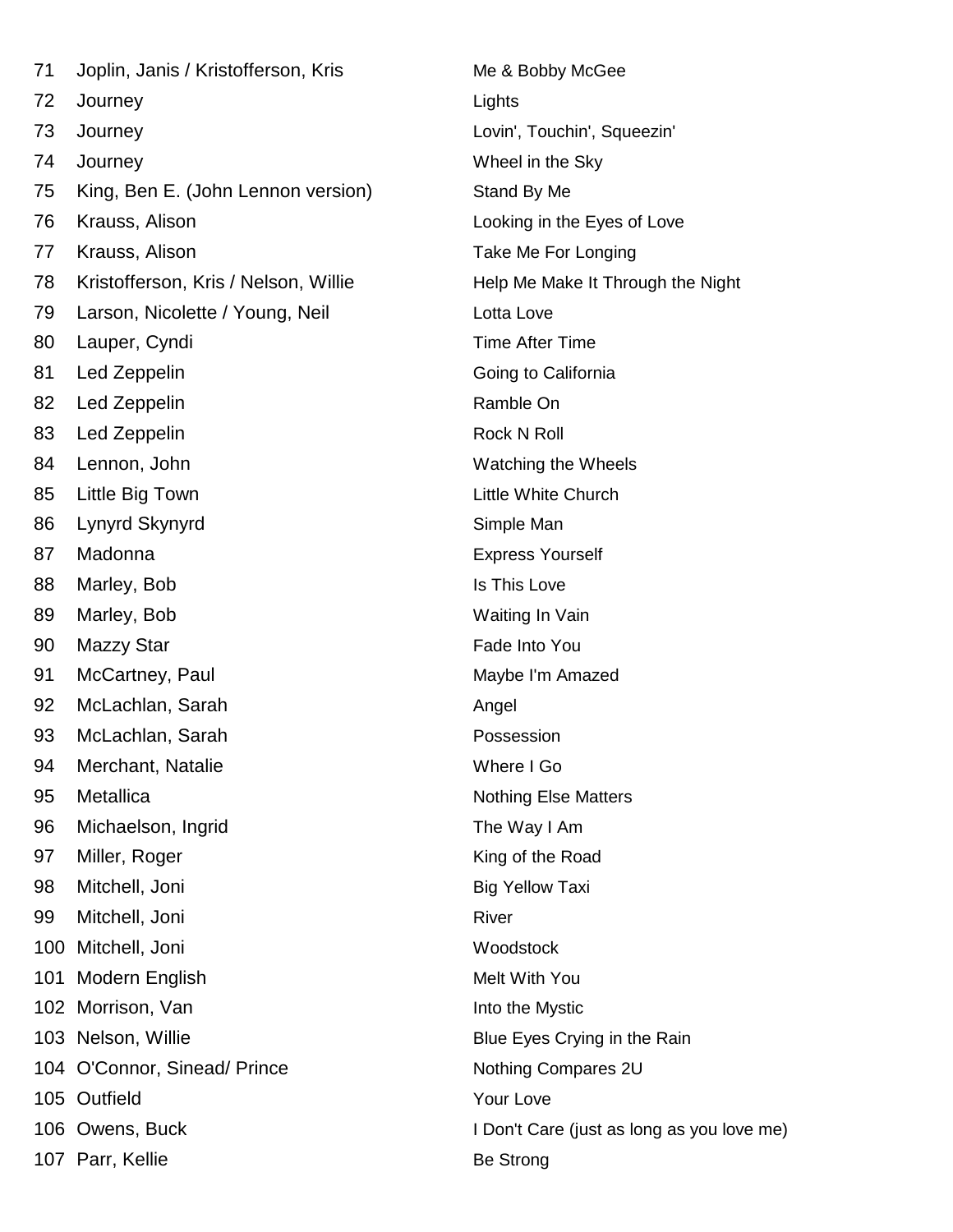108 Parr, Kellie Best I Can 109 Parr, Kellie **Early Night** Early Night 110 Parr, Kellie Feeling Bluegrass Blue 111 Parr, Kellie **I Know Your Song By Heart (Anam Cara)** 112 Parr, Kellie **Imaginary Friend** 113 Parr, Kellie **LCP & Mercury** 114 Parr, Kellie My Bleeding Heart 115 Parr, Kellie No Time to Pine 116 Parr, Kellie Number 117 Parr, Kellie Run 118 Parr, Kellie Something for the Pain 119 Parr, Kellie Wish 120 Parsons, Gram A Song For You 121 Parsons, Gram & Emmylou Harris Love Hurts 122 Parsons, Gram/Harris, Emmylou Luxury Liner 123 Parton, Dolly **Jolene** 124 Parton, Dolly **MuleSkinner Blues** MuleSkinner Blues 125 Pearl Jam Better Man 126 Pearl Jam Just Breathe 127 Police **Every Little Thing** 128 Pretenders **Middle of the Road** 129 Pretenders Stand By You 130 Prine, John / Raitt, Bonnie **Angel from Montgomery** 131 Raitt, Bonnie **I Can't Make You Love Me** 132 Raitt, Bonnie / Smithers, Chris Love Me Like a Man 133 Robinson, Smokey Tracks of my Tears 134 Rolling Stones Wild Horses 135 Ronstadt, Linda Blue Bayou 136 Ronstadt, Linda **Feels Like Home** 137 Ronstadt, Linda **Sometimes You Just Can't Win** 138 Ronstadt, Linda When Will I Be Loved 139 Ronstadt, Linda You're No Good 140 Rowan, Peter **Midnight Moonlight** Moonlight 141 Sainte-Marie, Buffy Tall Trees in Georgia 142 Shocked, Michelle When I Grow Up 143 Sinatra, Nancy **These Boots are Made for Walkin'** 144 Southern Culture on the Skids Daddy was a Preacher